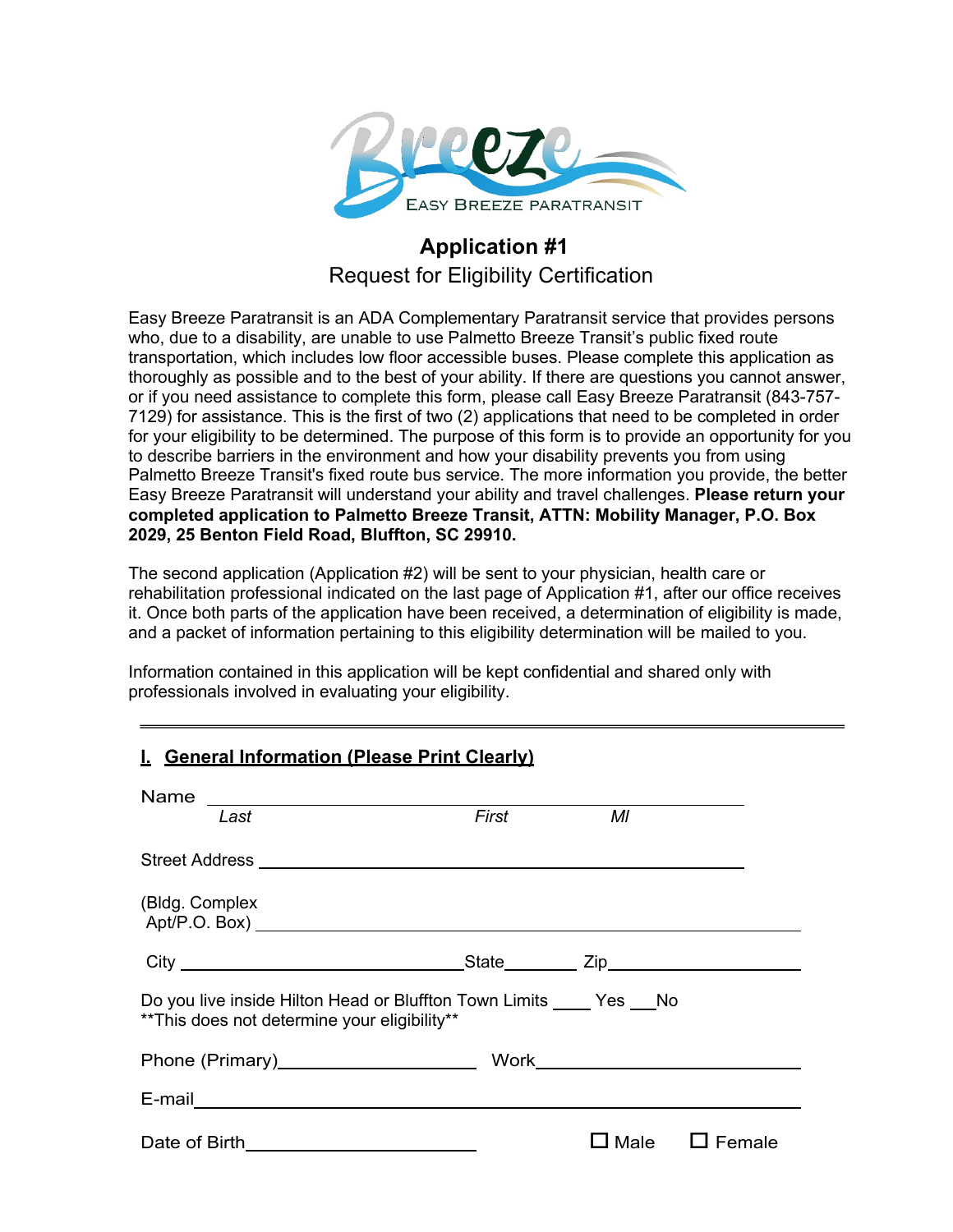**Person to be contacted in the event of an emergency. Please select someone who would not be riding in the vehicle with you:**

| To be completed if the applicant was helped by another person in the<br>completion of this application.                                                                                                                                                                                                                   |                                                                                                                                                                                                                                                                                                                                |  |  |  |
|---------------------------------------------------------------------------------------------------------------------------------------------------------------------------------------------------------------------------------------------------------------------------------------------------------------------------|--------------------------------------------------------------------------------------------------------------------------------------------------------------------------------------------------------------------------------------------------------------------------------------------------------------------------------|--|--|--|
|                                                                                                                                                                                                                                                                                                                           | Name <b>Name Contract Contract Contract Contract Contract Contract Contract Contract Contract Contract Contract Contract Contract Contract Contract Contract Contract Contract Contract Contract Contract Contract Contract Cont</b>                                                                                           |  |  |  |
|                                                                                                                                                                                                                                                                                                                           |                                                                                                                                                                                                                                                                                                                                |  |  |  |
|                                                                                                                                                                                                                                                                                                                           |                                                                                                                                                                                                                                                                                                                                |  |  |  |
|                                                                                                                                                                                                                                                                                                                           |                                                                                                                                                                                                                                                                                                                                |  |  |  |
| I understand that the purpose of this form is to determine if I am eligible to ride Easy<br>Breeze Paratransit, and the Easy Breeze Paratransit staff may need to contact me for<br>more information. I certify that I have been truthful in answering this form, and that the<br>information I have provided is correct. |                                                                                                                                                                                                                                                                                                                                |  |  |  |
|                                                                                                                                                                                                                                                                                                                           |                                                                                                                                                                                                                                                                                                                                |  |  |  |
|                                                                                                                                                                                                                                                                                                                           | X<br>(Signature of Applicant or Responsible Party)<br>Date                                                                                                                                                                                                                                                                     |  |  |  |
|                                                                                                                                                                                                                                                                                                                           | Will you need further materials in a different format? _____Yes _______No<br>If Yes, please check all that apply:<br>$\Box$ Braille<br>$\Box$ Audio Cassette<br>Large Print<br>$\Box$ Other Language:                                                                                                                          |  |  |  |
| Please read the following statements and check those that best describe the<br>reason you are requesting Easy Breeze Paratransit (ADA) eligibility.                                                                                                                                                                       |                                                                                                                                                                                                                                                                                                                                |  |  |  |
| $\Box$<br>□<br>$\Box$<br>П                                                                                                                                                                                                                                                                                                | I can use Palmetto Breeze buses sometimes, if the conditions are right<br>I believe I could learn to ride the bus if someone taught me.<br>I have difficulty or cannot climb stairs and can only board a Palmetto<br>Breeze bus if it has a lift.<br>I have a visual disability that prevents me from ever getting to and from |  |  |  |
| П                                                                                                                                                                                                                                                                                                                         | the bus, even with training.<br>The severity of my disability can change from day to day. I can ride the<br>bus only when I am feeling well.                                                                                                                                                                                   |  |  |  |
|                                                                                                                                                                                                                                                                                                                           | Because of my disability I can "never" use the bus by myself.                                                                                                                                                                                                                                                                  |  |  |  |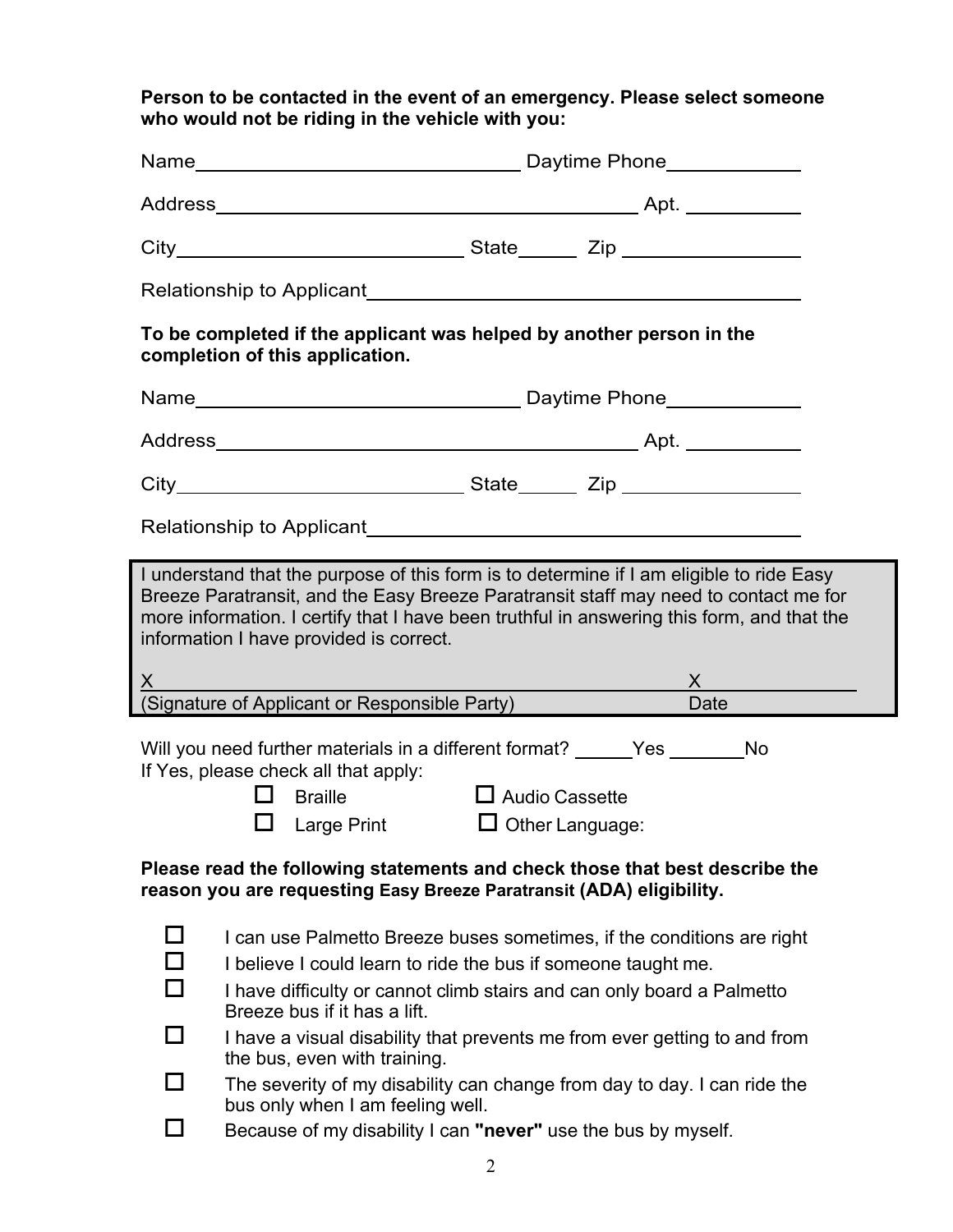|           | I can get to and from the bus stop if the distance is not too great and<br>the route is free from physical barriers.                                                                                                                 |  |  |
|-----------|--------------------------------------------------------------------------------------------------------------------------------------------------------------------------------------------------------------------------------------|--|--|
|           | There is no Palmetto Breeze fixed route bus service in my area.                                                                                                                                                                      |  |  |
|           | I am not really sure if I can use the bus.                                                                                                                                                                                           |  |  |
|           | My disability makes it impossible to walk to and from the bus,                                                                                                                                                                       |  |  |
|           | even in good weather.<br>I "do not" want to ride the fixed route bus.                                                                                                                                                                |  |  |
|           | I am not able to use the Palmetto Breeze fixed route bus for other reasons.                                                                                                                                                          |  |  |
|           | (Please explain):                                                                                                                                                                                                                    |  |  |
|           |                                                                                                                                                                                                                                      |  |  |
|           |                                                                                                                                                                                                                                      |  |  |
|           | <u>II. Information About Your Disability and Mobility Equipment</u>                                                                                                                                                                  |  |  |
| $\bullet$ | What disability(s) prevents you from safely using our accessible                                                                                                                                                                     |  |  |
|           | fixed route bus service? Please check all that apply:                                                                                                                                                                                |  |  |
|           | $\Box$ Mental Illness<br>Physical<br>ப                                                                                                                                                                                               |  |  |
|           | Mental / Cognitive $\Box$ Visual Impairment                                                                                                                                                                                          |  |  |
|           | Other: <u>with the contract of the contract of the contract of the contract of the contract of the contract of the contract of the contract of the contract of the contract of the contract of the contract of the contract of t</u> |  |  |
|           | $\Box$ No<br>Have you had a disability for more than one year? $\Box$ Yes                                                                                                                                                            |  |  |
|           | $\Box$ Yes<br>$\Box$ No<br>Is your disability permanent?                                                                                                                                                                             |  |  |
|           | If no; how long do you expect to have your disability_                                                                                                                                                                               |  |  |
|           | Does your disability change much from day to day? $\Box$ Yes<br>No L                                                                                                                                                                 |  |  |
|           | Check any and every mobility aids you use (check all that apply):                                                                                                                                                                    |  |  |
|           | $\Box$ Service Animal<br><b>Manual Wheelchair</b>                                                                                                                                                                                    |  |  |
|           | <b>White Cane</b><br><b>Electric Wheelchair</b>                                                                                                                                                                                      |  |  |
|           | Crutches<br>Large Electric Wheelchair<br>Walker<br><b>Powered Scooter/Cart</b>                                                                                                                                                       |  |  |
|           | 3 Wheeled Scooter/Cart<br>$\Box$ Leg Brace(s)/ Cast                                                                                                                                                                                  |  |  |
|           | 4 Wheeled Scooter/Cart<br>Oxygen Tank                                                                                                                                                                                                |  |  |
|           | <b>Communication Device</b><br>Prosthesis                                                                                                                                                                                            |  |  |
|           | Other                                                                                                                                                                                                                                |  |  |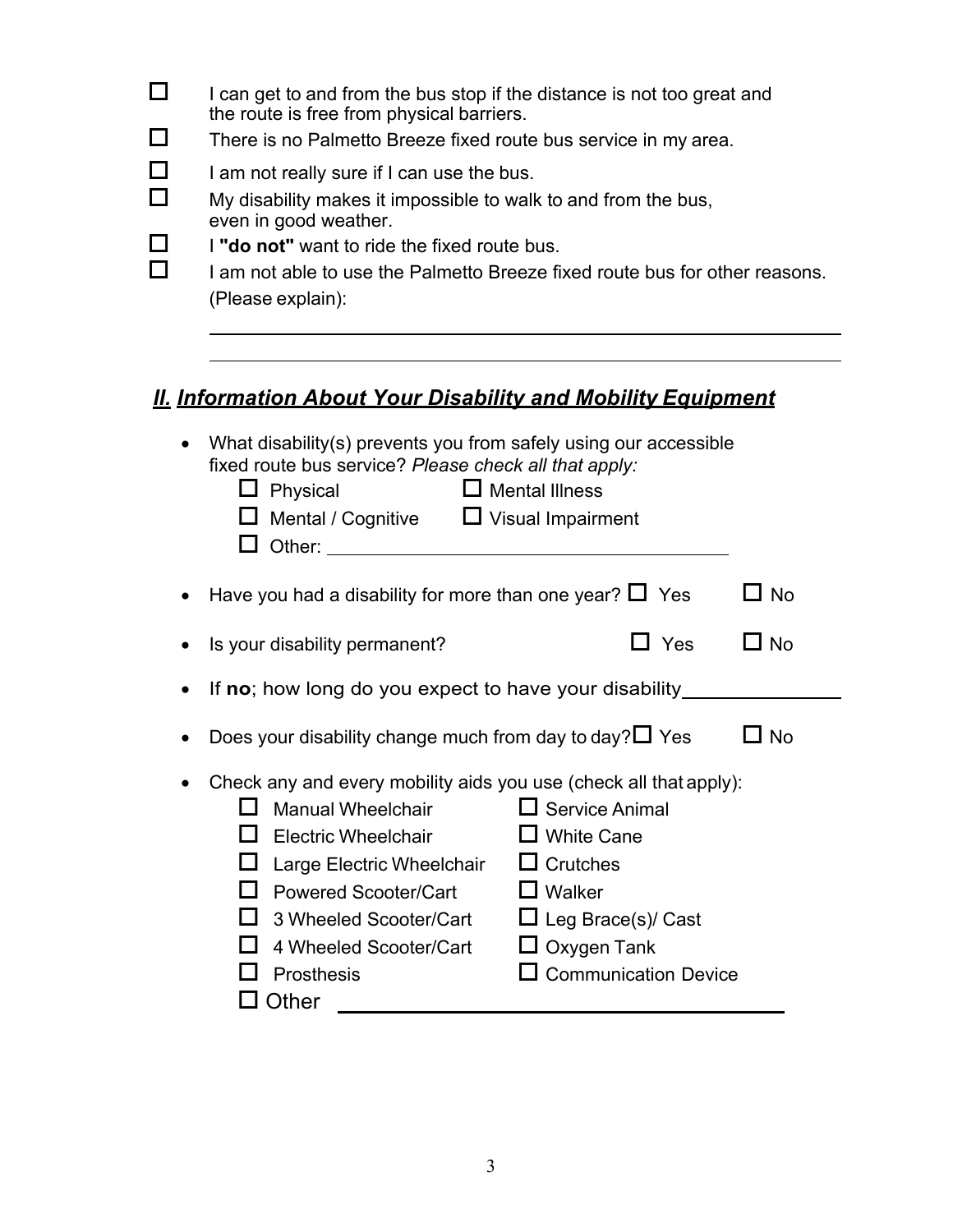| • Do you require a Personal Care Attendant (PCA) to accompany you when |
|------------------------------------------------------------------------|
| traveling? (If "Yes" that person is generally required for all trips.) |

| <b>No</b>                                                                         |                                                                               |                                                                                                                                                                                                                                                                                                                                                                                                                                                                                                                                                                                                                                                                                                                                                                                                                                      |
|-----------------------------------------------------------------------------------|-------------------------------------------------------------------------------|--------------------------------------------------------------------------------------------------------------------------------------------------------------------------------------------------------------------------------------------------------------------------------------------------------------------------------------------------------------------------------------------------------------------------------------------------------------------------------------------------------------------------------------------------------------------------------------------------------------------------------------------------------------------------------------------------------------------------------------------------------------------------------------------------------------------------------------|
| Yes, I need assistance when I travel with:<br>$\Box$ Mobility                     |                                                                               | $\Box$ Eating<br>All of the above                                                                                                                                                                                                                                                                                                                                                                                                                                                                                                                                                                                                                                                                                                                                                                                                    |
| help of another person?                                                           |                                                                               | $\Box$ Sometimes                                                                                                                                                                                                                                                                                                                                                                                                                                                                                                                                                                                                                                                                                                                                                                                                                     |
|                                                                                   |                                                                               |                                                                                                                                                                                                                                                                                                                                                                                                                                                                                                                                                                                                                                                                                                                                                                                                                                      |
| <u>III. Use of Fixed Route Service</u>                                            |                                                                               |                                                                                                                                                                                                                                                                                                                                                                                                                                                                                                                                                                                                                                                                                                                                                                                                                                      |
|                                                                                   |                                                                               |                                                                                                                                                                                                                                                                                                                                                                                                                                                                                                                                                                                                                                                                                                                                                                                                                                      |
|                                                                                   |                                                                               |                                                                                                                                                                                                                                                                                                                                                                                                                                                                                                                                                                                                                                                                                                                                                                                                                                      |
|                                                                                   |                                                                               |                                                                                                                                                                                                                                                                                                                                                                                                                                                                                                                                                                                                                                                                                                                                                                                                                                      |
| $\Box$ Always<br>(Check One)                                                      |                                                                               | <b>Never</b>                                                                                                                                                                                                                                                                                                                                                                                                                                                                                                                                                                                                                                                                                                                                                                                                                         |
|                                                                                   |                                                                               |                                                                                                                                                                                                                                                                                                                                                                                                                                                                                                                                                                                                                                                                                                                                                                                                                                      |
|                                                                                   |                                                                               |                                                                                                                                                                                                                                                                                                                                                                                                                                                                                                                                                                                                                                                                                                                                                                                                                                      |
|                                                                                   |                                                                               |                                                                                                                                                                                                                                                                                                                                                                                                                                                                                                                                                                                                                                                                                                                                                                                                                                      |
| Can you ever safely cross the street by yourself?<br>$\Box$ Always<br>(Check One) | $\Box$ Sometimes                                                              | $\gimel$ Never                                                                                                                                                                                                                                                                                                                                                                                                                                                                                                                                                                                                                                                                                                                                                                                                                       |
|                                                                                   | If never or sometimes, please explain?<br>as many things as you can think of: | $\Box$ Reading<br>$\Box$ Transfers $\Box$ Medication<br>□ Other:_____________<br>Can you safely get to the Easy Breeze Paratransit vehicle without the<br>$\Box$ Yes $\Box$ No<br>If you currently use Palmetto Breeze Transit's fixed route Bus service, do you<br>need the assistance of another person? (Check One)<br>$\Box$ Sometimes $\Box$ Never<br>If you ever need another person's assistance, what does that person do for<br>What is the closest bus stop to your home that meets your needs? Please<br>give the location (ex: Corner of Wm Hilton Parkway & Matthews Drive)<br>Can you safely get to this bus stop by yourself?<br>$\Box$ Sometimes<br>What is the most difficult part of riding Palmetto Breeze Transit's fixed route<br>bus service for you? (Ex: The bus moves before I am seated, etc.) Please list |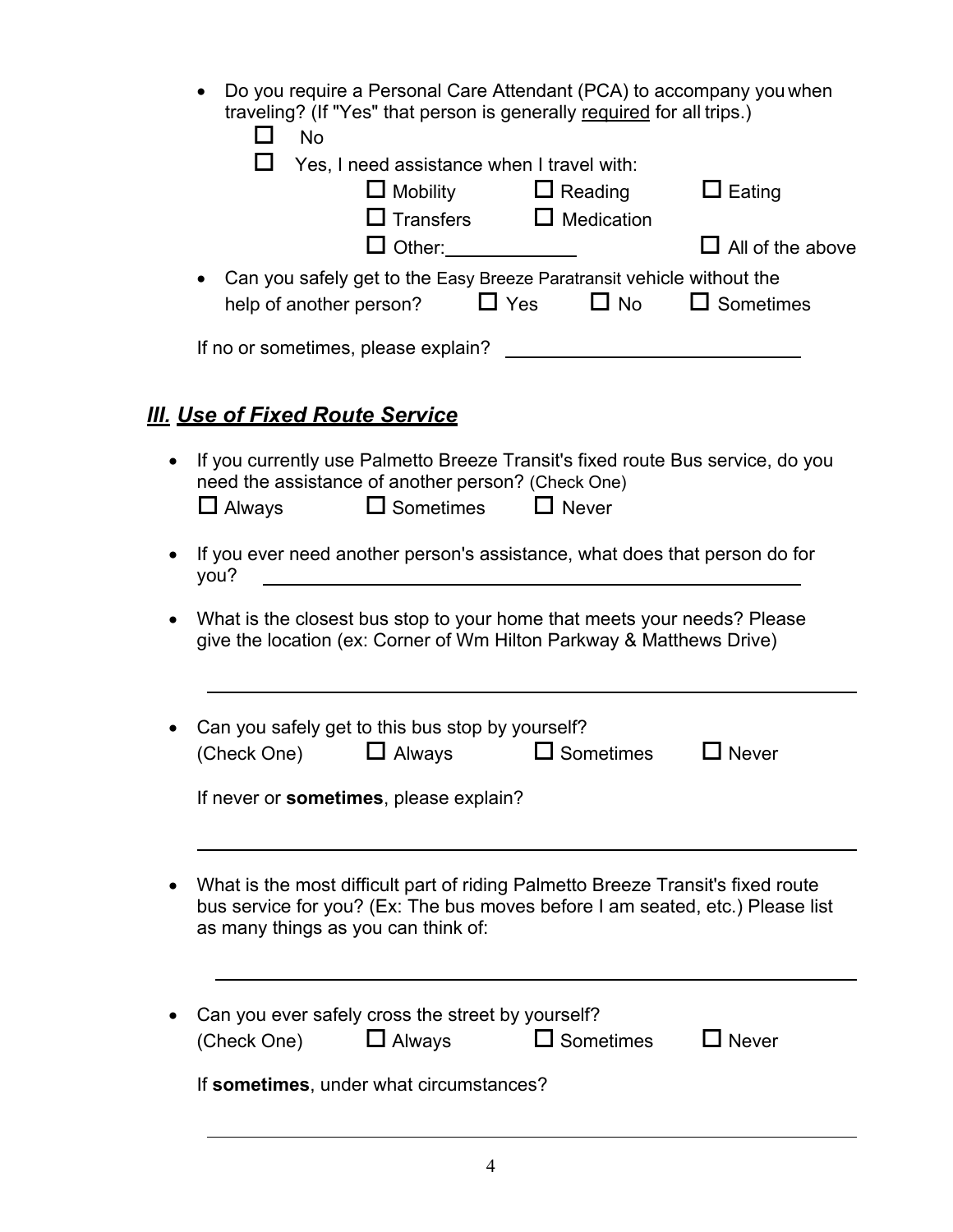- Does your health condition or transportation disability change from day to day in a way that affects your ability to use accessible buses?
	- $\Box$  Yes, good on some days, bad on others.
	- $\Box$  No, doesn't change.
	- $\Box$  Don't know.

If "**yes"** or "**don't know"** was selected, explain why.

# *IV. Travel I Mobility Training*

|           | Have you ever received training to learn how to use the bus or travel around<br>the community? |            |           |  |
|-----------|------------------------------------------------------------------------------------------------|------------|-----------|--|
|           | (Check One)                                                                                    | $\Box$ Yes | $\Box$ No |  |
|           | If yes, which agency or person provided the training?                                          |            |           |  |
|           | When were you trained?                                                                         |            |           |  |
|           | Did you successfully complete training?                                                        | $\Box$ Yes | $\Box$ No |  |
|           | If $no$ , why not?                                                                             |            |           |  |
|           |                                                                                                |            |           |  |
|           | Was your training route specific?                                                              | $\Box$ Yes | $\Box$ No |  |
|           | Which routes did you learn?                                                                    |            |           |  |
|           |                                                                                                |            |           |  |
|           | Would you like to participate in free training to learn to ride the bus?                       |            |           |  |
|           |                                                                                                | <b>Yes</b> | $\Box$ No |  |
|           | <u>V. Weather Considerations</u>                                                               |            |           |  |
| $\bullet$ | Does the weather affect your ability to use Palmetto Breeze Transit fixed                      |            |           |  |
|           | route bus service?                                                                             | Yes        | $\Box$ No |  |
|           | If you answered yes, please explain how:                                                       |            |           |  |

#### *VI. Your Functional Ability*

Your answers to the questions in this section will help us better understand you functional ability in specific areas. For each question, check one answer box. Your answers should be based on how you feel most of the time, under normal circumstances, using your mobility equipment, and whether you can perform this activity independently.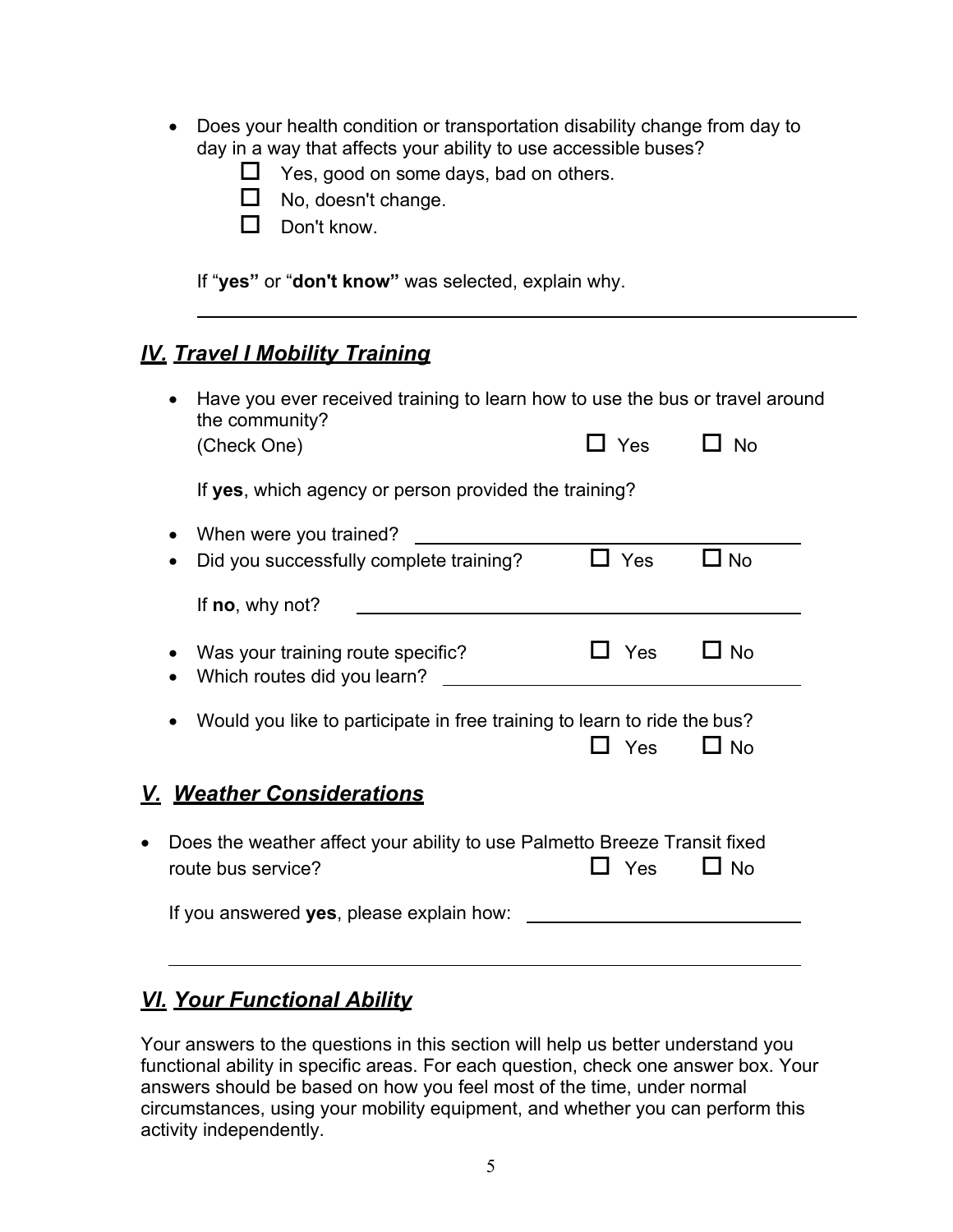# **Without the help of someone else, can you:**

| 1.  | Walk up and down three steps if there are handrails on both sides?<br>$\Box$ Never<br>$\Box$ Not sure<br>$\Box$ Sometimes<br>$\Box$ Always   |
|-----|----------------------------------------------------------------------------------------------------------------------------------------------|
| 2.  | Use the telephone to get information?<br>$\Box$ Never $\Box$ Not sure<br>$\Box$ Sometimes<br>⊔<br>Always                                     |
| 3.  | Travel one block of the sidewalk when the weather is good?<br>$\Box$ Never<br>$\Box$ Not sure<br>Always<br>$\Box$ Sometimes<br>⊔             |
| 4.  | If you are able to do this, how long does it take you?<br>$\Box$ Less than five minutes $\Box$ Five to ten minutes<br>$\Box$ Not sure        |
| 5.  | Cross the street, if there are curb cuts?<br>$\Box$ Never $\Box$ Not sure<br>$\Box$ Sometimes<br>$\Box$ Always                               |
| 6.  | Ride up and down a wheelchair lift with handrails on both sides?<br>$\Box$ Never<br>$\Box$ Not sure<br>$\Box$ Sometimes<br>$\Box$ Always     |
| 7.  | Travel three level blocks on the sidewalk, when the weather is good?<br>$\Box$ Not sure<br>$\Box$ Never<br>$\Box$ Sometimes<br>$\Box$ Always |
| 8.  | If you are able to do this, how long does it take you?<br>$\Box$ Ten to fifteen minutes $\Box$ Not sure<br>$\Box$ Less than ten minutes      |
| 9.  | Wait 10 minutes in good weather outdoors without a place to sit?<br>$\Box$ Sometimes<br>$\Box$ Never<br>$\Box$ Not sure<br>$\Box$ Always     |
| 10. | Step on and off the curb from a sidewalk?<br>$\Box$ Never<br>$\Box$ Sometimes<br>Always<br>$\Box$ Not sure                                   |
| 11. | Travel up or down a gradual hill on the sidewalk, if weather is good?<br>$\Box$ Sometimes $\Box$ Never $\Box$ Not sure<br>$\Box$ Always      |
| 12. | Find your way to the bus stop, if someone shows you the way once?<br>$\Box$ Sometimes<br>$\Box$ Never $\Box$ Not sure<br>$\Box$ Always       |
| 13. | <b>Currently travel by yourself?</b><br>$\Box$ Sometimes $\Box$ Never $\Box$ Not sure<br>$\Box$ Always                                       |
| 14. | If you need the assistance of another person, what do they do for you?                                                                       |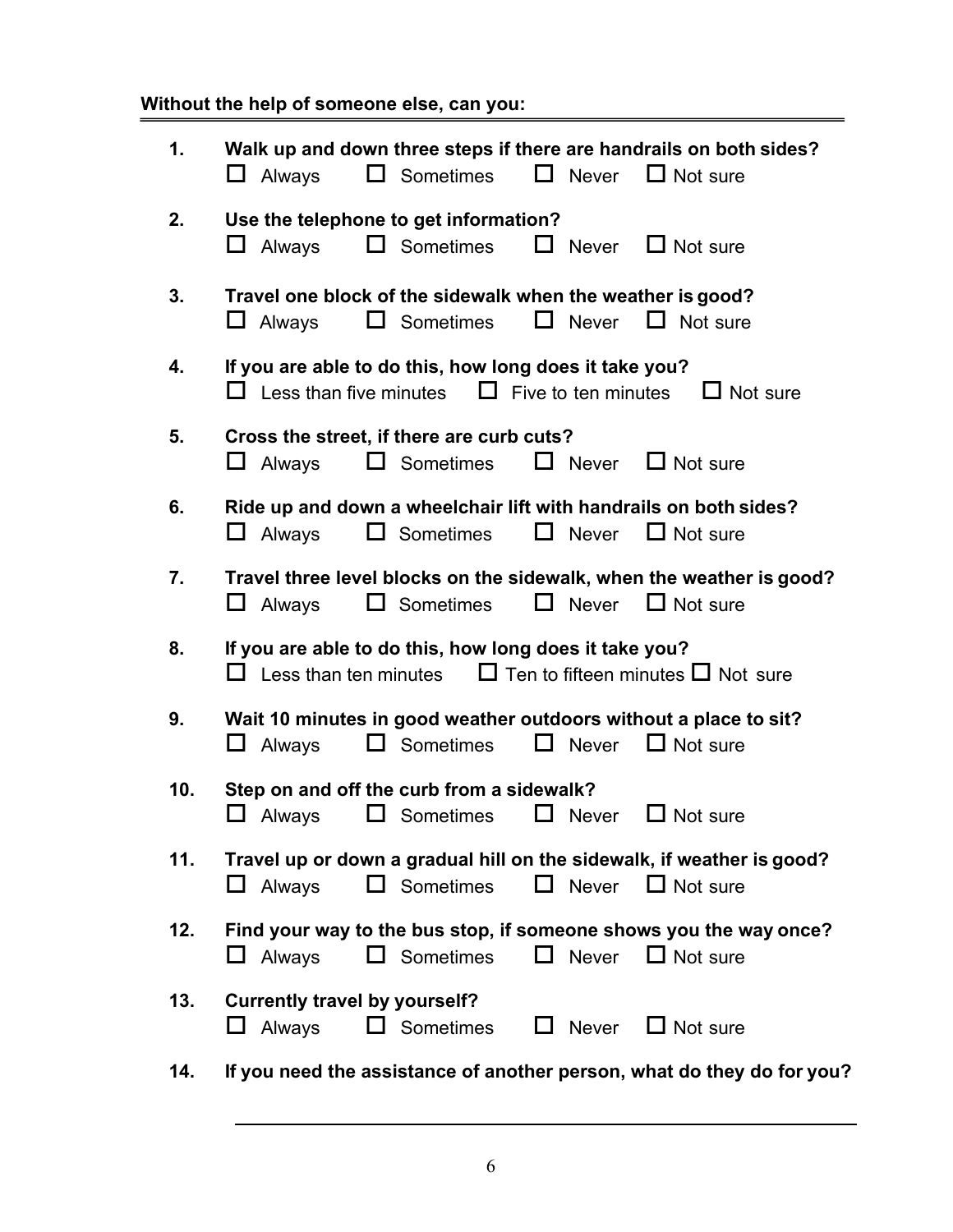| 15.                                                                                                                                                                                                                                                                                                                                               | Have you ever gotten lost when traveling alone?<br>$\Box$ Yes $\Box$ No, I never travel alone $\Box$ No, I've never gotten lost                                                                                         |                                                                                                            |  |
|---------------------------------------------------------------------------------------------------------------------------------------------------------------------------------------------------------------------------------------------------------------------------------------------------------------------------------------------------|-------------------------------------------------------------------------------------------------------------------------------------------------------------------------------------------------------------------------|------------------------------------------------------------------------------------------------------------|--|
| 16.                                                                                                                                                                                                                                                                                                                                               | If yes, were you able to find your way back?<br>$\Box$ Yes $\Box$ Yes, with help                                                                                                                                        | $\Box$ No                                                                                                  |  |
| 17.                                                                                                                                                                                                                                                                                                                                               | If you weren't able to find your way back, what did you do?                                                                                                                                                             |                                                                                                            |  |
| 18.                                                                                                                                                                                                                                                                                                                                               | The weather is good and there are no barriers in the way, what is the<br>farthest you can walk or travel outdoors on a level sidewalk using<br>your mobility aid?                                                       |                                                                                                            |  |
|                                                                                                                                                                                                                                                                                                                                                   | I can't travel outdoors alone at all<br>Less than 1 block<br>3 blocks<br>H<br>9 blocks<br>Not sure                                                                                                                      | $\Box$ Curb in front of my house<br>$\Box$ 6 blocks<br>$\Box$ More than 9 blocks<br>$\Box$ Other (explain) |  |
| <b>VII.</b> Visual Disability (Note: If you do not have a visual disability,<br>please skip this section and move on to the next.)<br>٠                                                                                                                                                                                                           |                                                                                                                                                                                                                         |                                                                                                            |  |
|                                                                                                                                                                                                                                                                                                                                                   | My vision is worse during these conditions:<br><b>Bright sunlight</b><br>Dimly lit or shaded places<br>$\Box$ I have no vision at all<br>Glare (from snow or vehicles)<br>See the same in different lighting conditions |                                                                                                            |  |
|                                                                                                                                                                                                                                                                                                                                                   | My eye condition is considered to be:<br>$\Box$ Degenerative $\Box$ Other $\Box$<br><b>Stable</b>                                                                                                                       |                                                                                                            |  |
| I have difficulty safely navigating through traffic conditions because of<br>the following:<br>Insufficient peripheral vision<br>ப<br>$\Box$<br>Inability to judge distances and speeds of oncoming vehicles<br>Difficulty seeing motorcycles and bicycles<br>$\Box$<br>$\mathcal{L}_{\mathcal{A}}$<br>Difficulty seeing traffic lights<br>Other: |                                                                                                                                                                                                                         |                                                                                                            |  |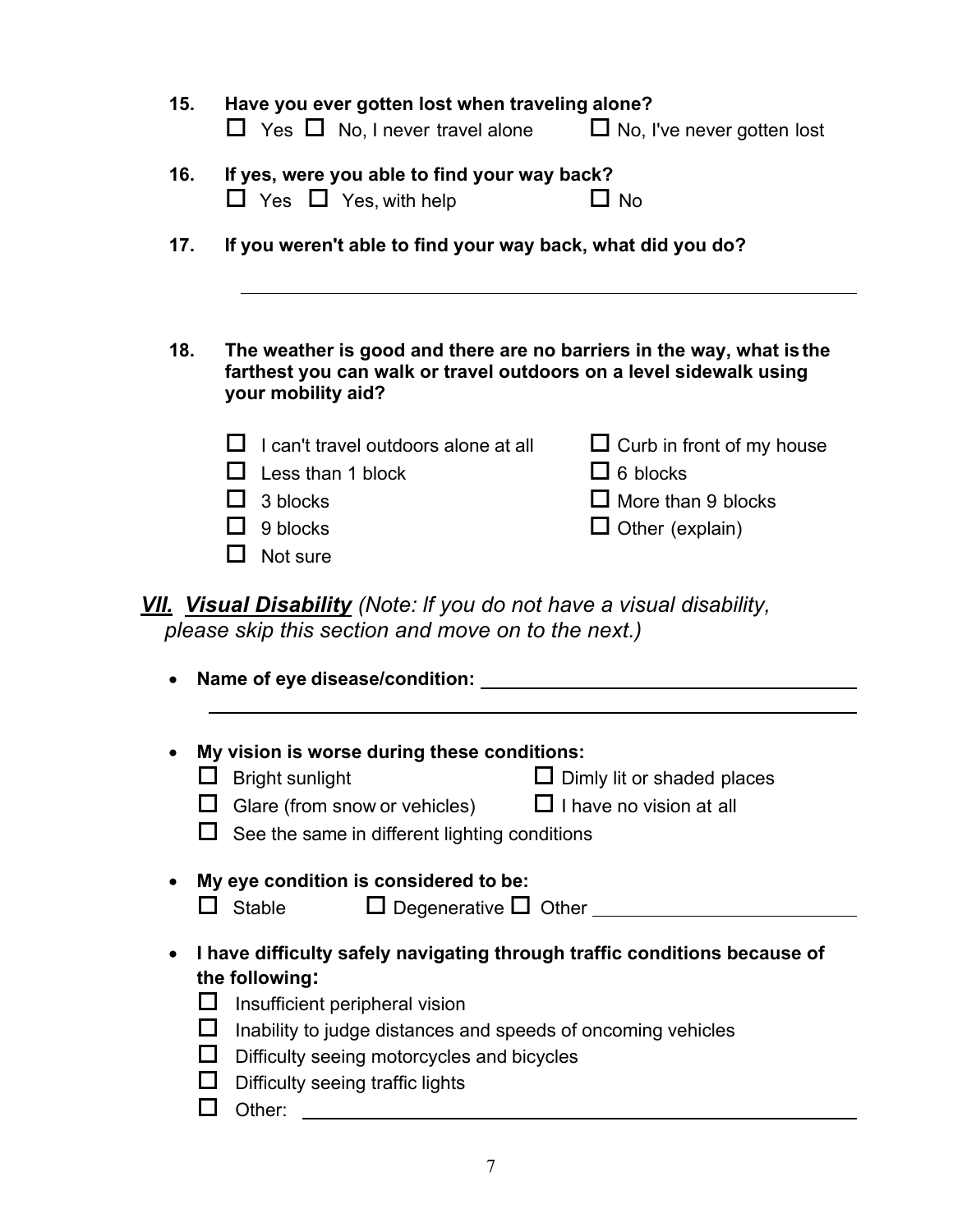| I can easily see steps and curbs:<br>$\Box$ Yes                                                                                                                                                                                                                                                                  | $\square$ No                                                                   |                  |            |           |
|------------------------------------------------------------------------------------------------------------------------------------------------------------------------------------------------------------------------------------------------------------------------------------------------------------------|--------------------------------------------------------------------------------|------------------|------------|-----------|
| $\Box$ Yes                                                                                                                                                                                                                                                                                                       | While waiting to board my bus, I can see bus routes on the buses:<br><b>No</b> | $\Box$ Sometimes |            |           |
| $\Box$ Yes                                                                                                                                                                                                                                                                                                       | I can safely find my destination without assistance:<br>$\square$ No           | $\Box$ Sometimes |            |           |
| <u>VIII. Environment Around Your Home</u>                                                                                                                                                                                                                                                                        |                                                                                |                  |            |           |
| Do you have multiple steps at the entrance you use at your residence?<br>$\Box$ Yes<br>$\Box$ No                                                                                                                                                                                                                 |                                                                                |                  |            |           |
| How would you describe the terrain where you live? (Ex: steep hill, flat, long<br>gradual hill, etc.) and the state of the state of the state of the state of the state of the state of the state of the state of the state of the state of the state of the state of the state of the state of the state of the |                                                                                |                  |            |           |
|                                                                                                                                                                                                                                                                                                                  | Are there sidewalks in your neighborhood?                                      |                  | <b>Yes</b> | $\Box$ No |
| Please use this space to tell us anything else you would like us to know about your<br>travel challenges and your ability to use Palmetto Breeze Transit fixed route<br>service:                                                                                                                                 |                                                                                |                  |            |           |

• Please list the trips you take most often, which you believe you would not be able to use the accessible fixed route bus. Factors should include being able to get to the bus stop, wait, board and ride or disembark from the bus as well as get from the stop to your destination. This information will not be used to schedule any trips. You must call the office for all trip requests.

| List any additional trips on a separate sheet if necessary         |           |
|--------------------------------------------------------------------|-----------|
| • Did you require any assistance to complete this form? $\Box$ Yes | $\Box$ No |
| • If yes, how did that person assist you?                          |           |

**\*\*Please review the questionnaire to make sure you have answered all the questions to the best of your ability. Be sure you have completed every page and signed the form on Page 2 and Page 9.\*\***